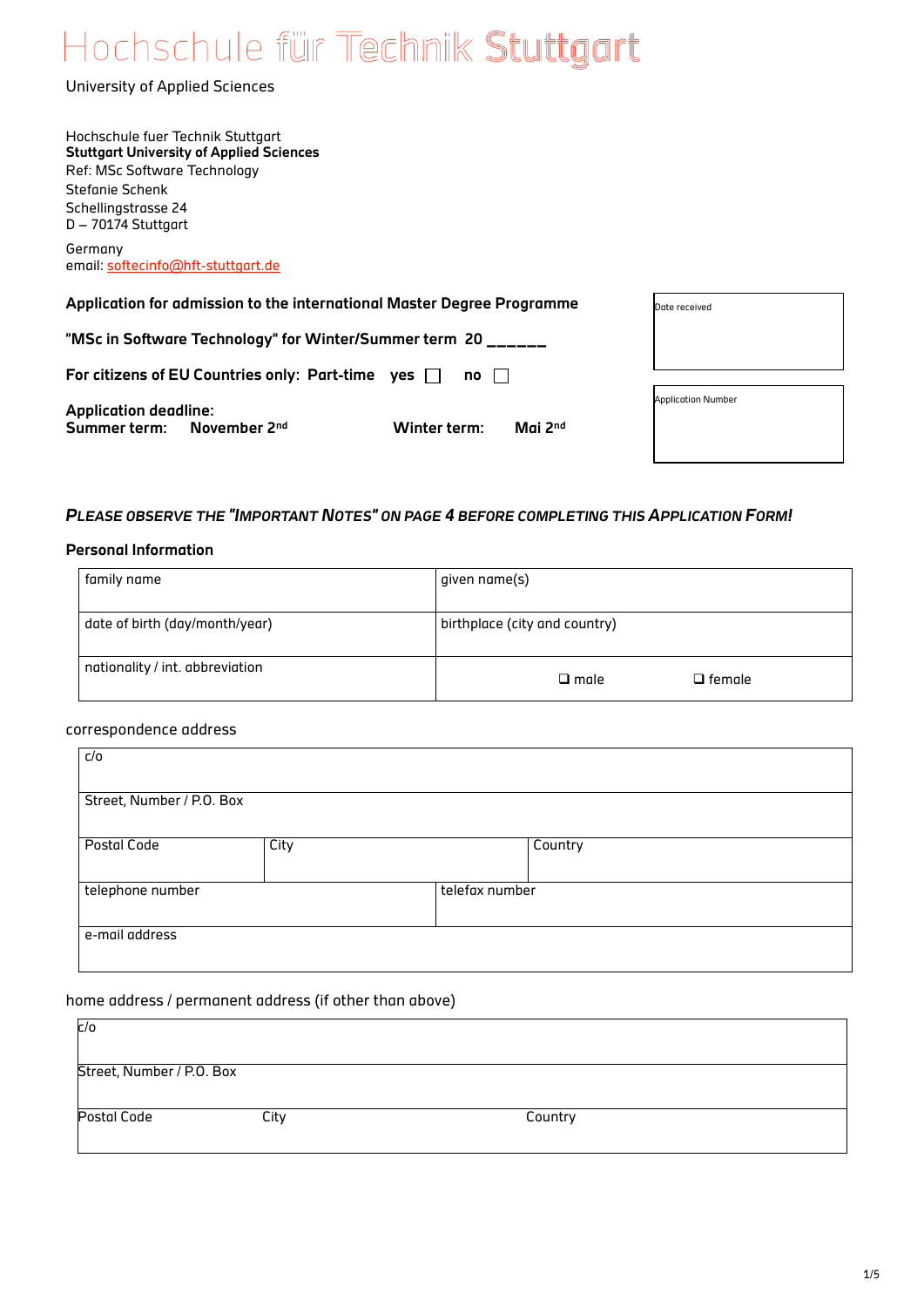## **Education**

# **Secondary School Education**

| Name of institution                                                      | place (city and country) |                             |
|--------------------------------------------------------------------------|--------------------------|-----------------------------|
| from (month/year)                                                        | to (month/year)          |                             |
| Type of final examination (please indicate original name of examination) |                          | Awarded on (day/month/year) |

# **University degrees or equivalent**

| <sup>1</sup> Name of institution        |                          | place (city and country)             |  |
|-----------------------------------------|--------------------------|--------------------------------------|--|
| Course of study                         | from (month/year)        | to (month/year)                      |  |
| Degree awarded (translation to English) | Subject                  | Awarded on (day/month/year)          |  |
| <b>Final Grade</b>                      | l transformed to Percent | Degree Classification (if available) |  |

| P Name of institution                   |                        | place (city and country)             |
|-----------------------------------------|------------------------|--------------------------------------|
| course of study                         | from (month/year)      | to (month/year)                      |
| Degree awarded (translation to English) | Subject                | Awarded on (day/month/year)          |
| <b>Final Grade</b>                      | transformed to Percent | Degree Classification (if available) |

# **Knowledge pre-requisites**

| <b>Expected Competences</b>    | Compiled with the following module of my study course/work experience |
|--------------------------------|-----------------------------------------------------------------------|
| Database Systems               |                                                                       |
|                                |                                                                       |
| Data Structures and Algorithms |                                                                       |
|                                |                                                                       |
| Object-oriented Programming    |                                                                       |
|                                |                                                                       |
| Software Engineering           |                                                                       |
|                                |                                                                       |
| Software Project Management    |                                                                       |
|                                |                                                                       |
| Distributed Systems            |                                                                       |
|                                |                                                                       |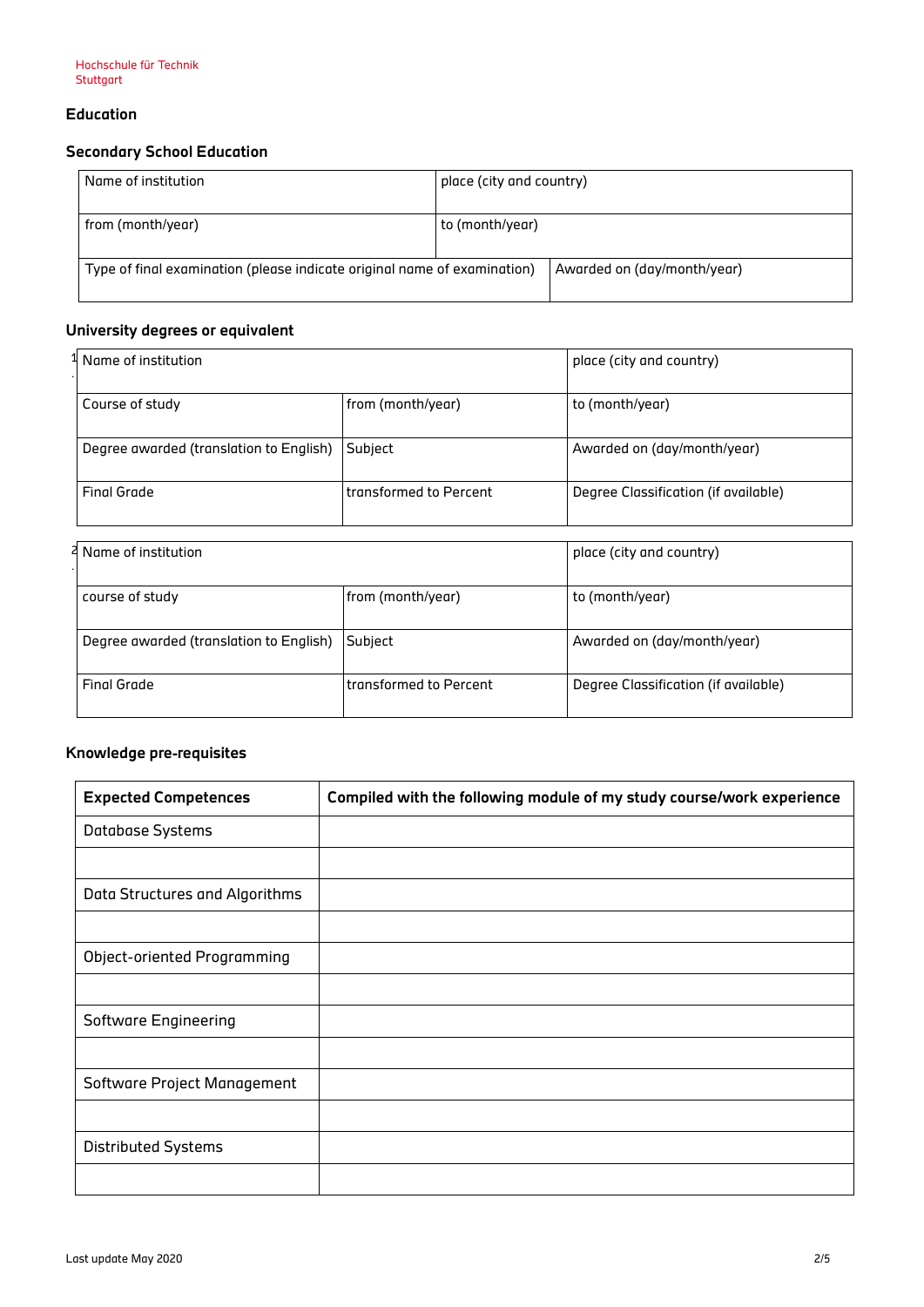## **Language Skills**

| Rate your English language skills! $\Box$ excellent $\Box$ good |             | $\Box$ fair | $\Box$ poor          |
|-----------------------------------------------------------------|-------------|-------------|----------------------|
| Is English your native language?                                |             |             | $\Box$ ves $\Box$ no |
| Rate your German language skills! $\Box$ good                   | $\Box$ fair | $\Box$ poor | $\Box$ none          |

#### **Programming Languages (Please enclose officially certified copies of certificates)**

Please indicate your level of knowledge on the right as excellent, good, fair or poor.

| $\Box$ Java<br>$\Box$ Modula<br>$\Box$ Other |                                                                  | $\Box$ C++<br>$\Box$ Pascal |               | $\square$ Smalltalk<br>$\Box$ Visual Basic |  |
|----------------------------------------------|------------------------------------------------------------------|-----------------------------|---------------|--------------------------------------------|--|
| <b>Other Information</b>                     |                                                                  |                             |               |                                            |  |
| Are you living in Germany?                   |                                                                  |                             | $\Box$ yes    | $\Box$ no                                  |  |
| If yes, since                                |                                                                  |                             |               |                                            |  |
|                                              | Have you been granted asylum?                                    |                             | $\Box$ yes    | $\Box$ no                                  |  |
| Are you a refugee?                           |                                                                  |                             | $\square$ yes | $\Box$ no                                  |  |
| <b>Statistical Information</b>               |                                                                  |                             |               |                                            |  |
|                                              | How did you learn about this programme?<br>_____________________ |                             |               |                                            |  |

### **Financing your study**

Please note: HFT Stuttgart requires tuition fees from all Non-EU-citizens currently 1500 Euro per semester, and from all students additional administration charges currently 70 Euro per semester and for the student services currently 120,40 Euro and for the student parliament at the moment 10 Euro per semester. Altogether currently 200,40 Euro per semester for EU-citizens and 1700,40 Euro for Non-EU-citizens.

How do you intend to finance your period of study in Germany?

\_\_\_\_\_\_\_\_\_\_\_\_\_\_\_\_\_\_\_\_\_\_\_\_\_\_\_\_\_\_\_\_\_\_\_\_\_\_\_\_\_\_\_\_\_\_\_\_\_\_\_\_\_\_\_\_\_\_\_\_\_\_\_\_

Admission prerequisites

Applicants for the Master Degree Programme must possess a university degree in computer science requiring at least 3 years of university study with grades significantly above average.

Application materials

Applicants must send in the following:

- $\Box$  fully completed and signed application form
- $\Box$  tabulated, one page, complete resume/curriculum vitae in English
- $\Box$  a 500 words "Statement of Goals and Objectives", describing previous work, the goals and objectives in pursuing graduate studies at the Stuttgart University of Applied Sciences as well as future plans
- An English Language Test such as TOEFL or IELTS
- Secondary school leaving certificate (GCE O- and A-level, international Baccalaureat, Highschool Diploma,etc.)
- Higher education Degrees awarded (e.g. Bachelor Degree (BSc))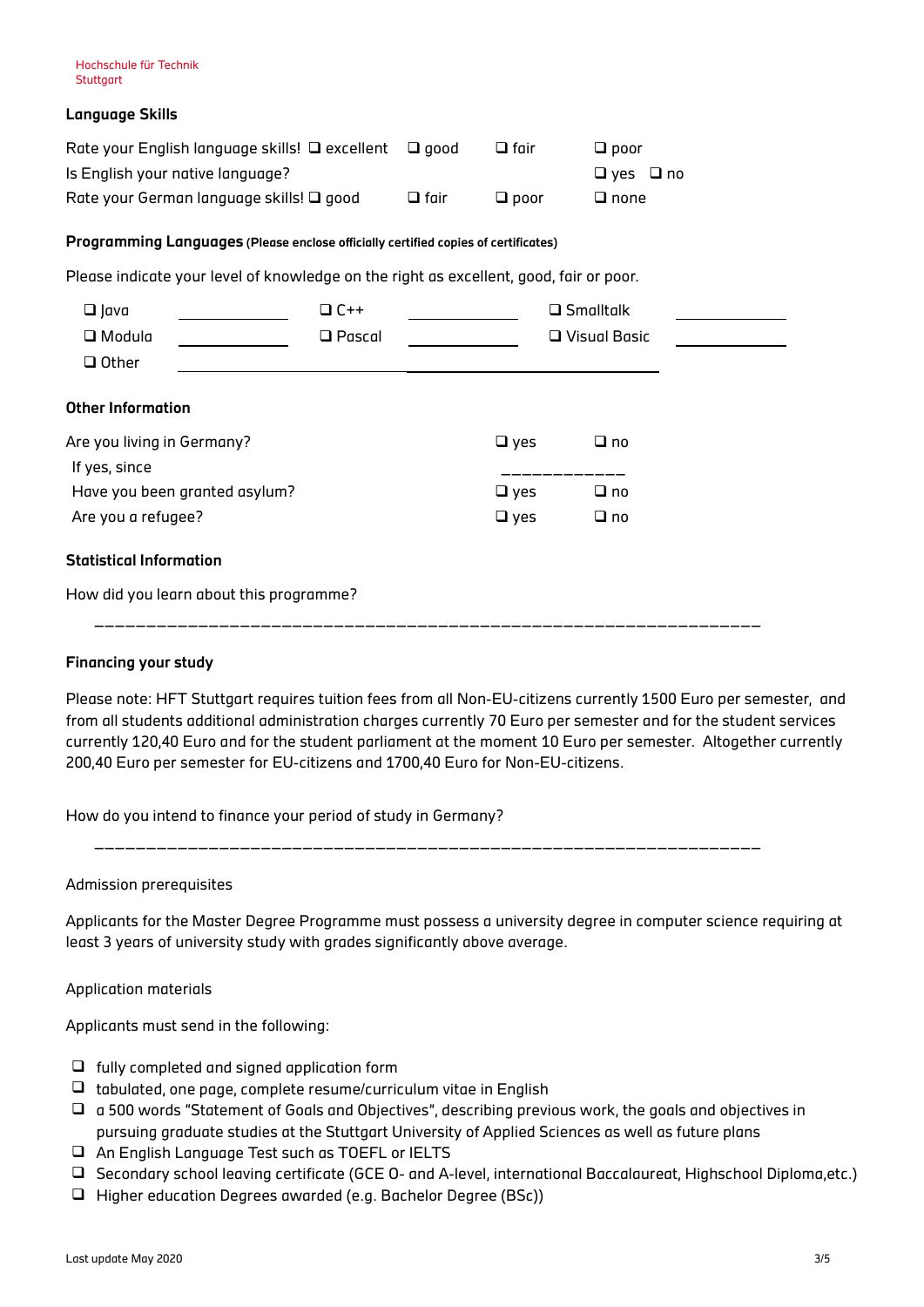□ Records must be submitted for all post-secondary academic work completed or in process and for all degrees. The records must give detailed information on the content and quality of the student's performance. The student's rank in class should be noted whenever possible.

Transcripts should list, for each individual course that was taken, (1) the course title, (2) the marks obtained or grade, and (3) the minimum mark for a "pass" and must be submitted in both the original language and in English or German.

All translations must be literal and complete versions of the original records.

Where the grading system does not follow the German scheme, an explanation of the grading system has to be attached

- Certification of knowledge in at least one object-oriented programming language (preferably Java)
- $\Box$  1 passport photo (4cm x 5cm, with your name and address on the back)
- □ 2 recommendation letters

## **Important Notes**

- You must complete ALL the sections of this form.
- All required documents must be submitted.
- Only correctly filled-in and complete application form and complete documents can be considered in the selection procedure for our program. Incomplete applications or incomplete forms will not be accepted without further check back by the Stuttgart University of Applied Sciences.
- The complete application form and all supporting documents must reach the Stuttgart University of Applied Sciences by application deadline (cf. page 1).
- Please do not send original certificates. The university is not liable for loss of or damage to documents mailed without request.
- Application materials cannot be returned.
- You must include officially certified copies (photocopies) of your supporting documents with your application. If the documents are not in German or English, an officially certified translation must be included. If you live outside Germany you are advised to contact the nearest embassy or consulate of the Federal Republic of Germany on this matter.

If a copy or a translation of a supporting document consists of more than one page, every page must be certified.

A copy of an officially certified copy has to be certified anew.

 In view of the large number of applications, the number of places on our Master's Programme is restricted. The available places are allocated through a selection procedure.

## **Declarations and obligations**

I hereby declare that I am neither under legal guardianship nor serving a prison sentence.

I agree to inform the Stuttgart University of Applied Sciences in writing if

- 1. I have accepted admission to another university or
- 2. I cannot begin the course of study due to illness etc.

I agree, in accordance with paragraph 5 of the German state law on information protection (Landesdatenschutzgesetz) that personal data in this application protected by this law may be stored electronically and processed. I understand that the Stuttgart University of Applied Sciences may forward this information to companies and other educational institutions in the context of arranging the semester abroad and the Master thesis.

I certify that all information I have supplied is correct and complete and that I have read the "Important Notes" above. The application materials listed on page 3 are attached.